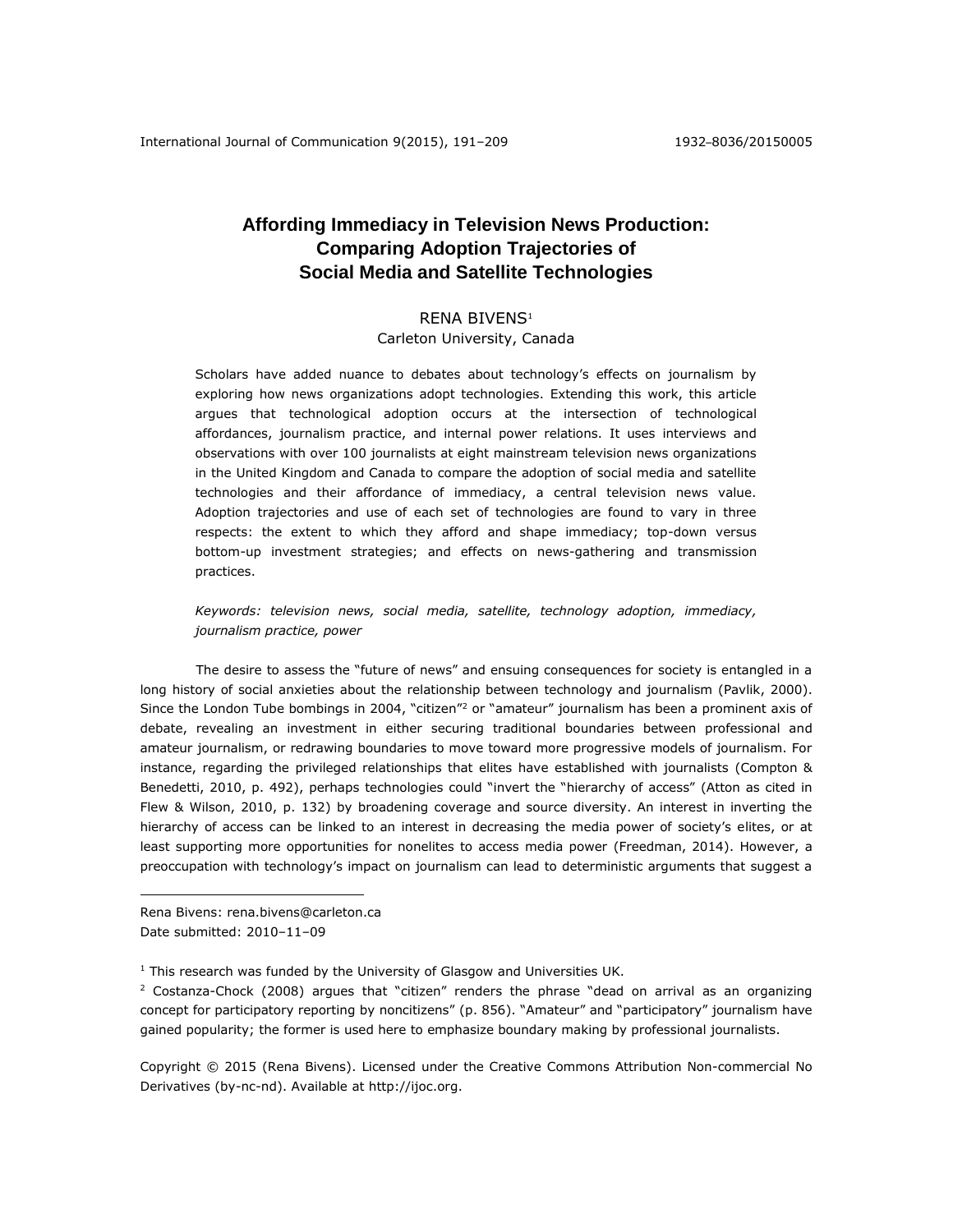causal link between the emergence of digital media tools and the growth of amateur journalism. One such popular account comes from Gillmor's (2006) earlier work, which argued that

Big Media has lost its monopoly of the news. . . . Now that it is possible to publish in real time to a worldwide audience, a new breed of grassroots journalists are taking the news into their own hands. (p. 305)

Many have since disputed any loss of monopoly, arguing that amateur journalists do not do original reporting but largely reproduce mainstream content (Compton & Benedetti, 2010). Even user-generated content is seen as "marginalized and non-threatening to journalists' gate-keeping role" (Karlsson, 2011, p. 71).

Social media technologies like blogs, Twitter, and Facebook are frequent targets of studies about technology's effects on journalism (see, e.g., Bajkiewicz, Kraus, & Hong, 2011; Gleason, 2010; Hermida, 2010; Hermida, Lewis, & Zamith, 2014; Newman, 2011, 2012). Yet these technologies were originally designed for sets of users and intended uses that had little to do with journalism. Studies by Harrison (2000), Boczkowski (2004a, 2004b), and Bivens (2014), among others, have examined technologies developed primarily for journalists and news production. Examples include software like ENPS,<sup>3</sup> nonlinear editing suites, server technology, and satellite transmission equipment. Insights from science and technology studies highlight the ways technological innovation and development are influenced by social, political, and economic factors, which in turn are influenced by technologies (Wajcman, 2010). A focus on the mutual shaping of society and technology illuminates such factors as the internal dynamics of news organizations and diverse practices of technological adoption and use. Boczkowski (2004b) expanded the understanding of technologies' effects on journalism by analyzing technological adoption as a way of "making more visible the processes whereby these effects are, or are not, created" (pp. 200–201). But before assessing the impact of any particular technology, one should consider how and for what purpose the technology is adopted in journalism practice, where specifically in the production process it is taken up, and how internal power relations constrain or encourage its use. This article compares the adoption trajectories and use of social media technologies and satellite technologies—particularly as they relate to efforts to achieve the central television news value, immediacy—in order to assess these differences and their relationship to wider discourses about technology's effects on journalism. This work further develops scholarly attention to immediacy while also contributing to research on technological adoption in newsrooms. The analysis is distinct in its classification of three different types of immediacy and its focus on everyday practices of technological adoption (as opposed to newsroom projects geared toward innovation, such as Micó, Masip, and Domingo's (2013) study of newsroom convergence).

This article begins with a brief review of the sociology of television news production to contextualize the production practices and internal power relations at the center of this analysis. It then explores immediacy as a news value along with broader issues relating to professional ideology. Following a note on methods are three sections detailing the findings of this study. The first introduces three types

<sup>&</sup>lt;sup>3</sup> Introduced by AP in 1997, Electronic News Production System (ENPS) is software designed to aid the production and management of news. ENPS also delivers wire feeds from news agencies to journalists.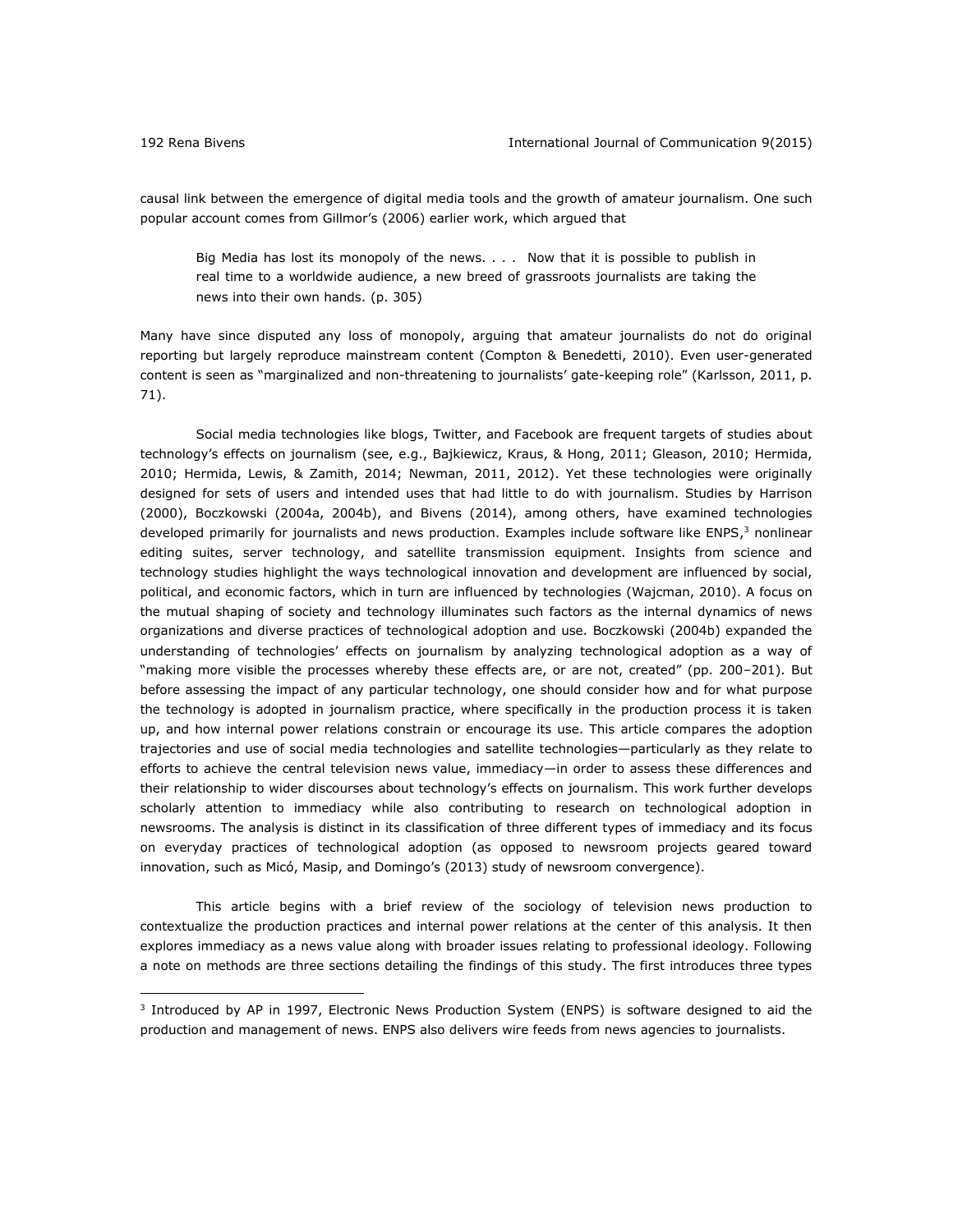of immediacy (speed, live, and feedback) and compares how satellite and social media technologies have shaped expectations about immediacy and production practices. The second considers adoption trajectories in relation to financial investment and power relations. The third explores power relations at the intersection of news-gathering and transmission practices. Though satellite and social media technologies both afford (or make it possible to achieve) immediacy in various phases of news production, this article argues that technological adoption occurs at the intersection of technological affordances, $4$ journalism practice, and internal power relations.

#### **Controlling Television News Production and Professional Boundaries**

Studies of television news production conducted in the 1970s and 1980s by scholars such as Epstein (1973), Fishman (1980), Golding and Elliott (1979), and Schlesinger (1987) still influence the social organization approach to the sociology of news (Schudson, 2005). Based on observations of television newsrooms and interviews with journalists, these studies highlighted the social construction of news through production routines, relationships between journalists and sources, and ideological forces within the newsroom, which all contributed to a set of professionalized values, norms, and attitudes. Journalists were understood to operate under a heavy hand, constrained by various structural forces.

To counter this focus on constraints, scholars turned to study the autonomy of journalists, leading to greater recognition of how internal power relations and journalism practice intersect (Altschull, 1997; Ryfe, 2009). This article builds on this work and previous work by the author (Bivens, 2014).<sup>5</sup> Since technologies are taken up in different ways during the course of news production, a model from Bivens (2014) is reproduced in Figure 1 below to help visualize the intersection of technologies and power relations at each phase of television news production. Production phases,<sup>6</sup> labeled in the legend, are indicated by the letters A through D. Internal power relations tend to pivot around the hierarchy inside the news organization (illustrated as a triangle), which is largely closed off from the rest of the model to indicate the one-to-many tradition of professional journalism. The arrows pointing down indicate news values and other directives trickling down the hierarchy (Golding & Elliott, 1979; Schlesinger, 1987). From the viewpoint of base-level<sup>7</sup> journalists, the vertical positioning of each phase of news production indicates that phase's intersection with the internal power relations it experiences. A lower position equates to

<sup>&</sup>lt;sup>4</sup> The term affordance is popular in the field of science and technology studies. I use it here to connote an opportunity or possibility that the particular design of a technology makes available. An oft-cited example is a hammer. One can grasp the stem and swing the hammer vertically up and down, imparting force on a nail or other object. A hammer also affords the removal of a nail lodged inside another object. A hammer can be thrown to cause damage, too.

<sup>5</sup> Many thanks to *IJoC* reviewers for recommending literature that helped develop ideas presented here.

 $6$  The intake phase and selection and assignment phase are merged, as they depend on and feed into one another. Breaking news production down into phases might imply that journalists always follow a linear sequence, but this is not necessarily so (e.g., filing a breaking news report live can equate to simultaneous news gathering, story writing, and transmission).

 $7$  Base-level journalists hold job titles like correspondent, general assignment reporter, investigative reporter, video journalist, and presenter.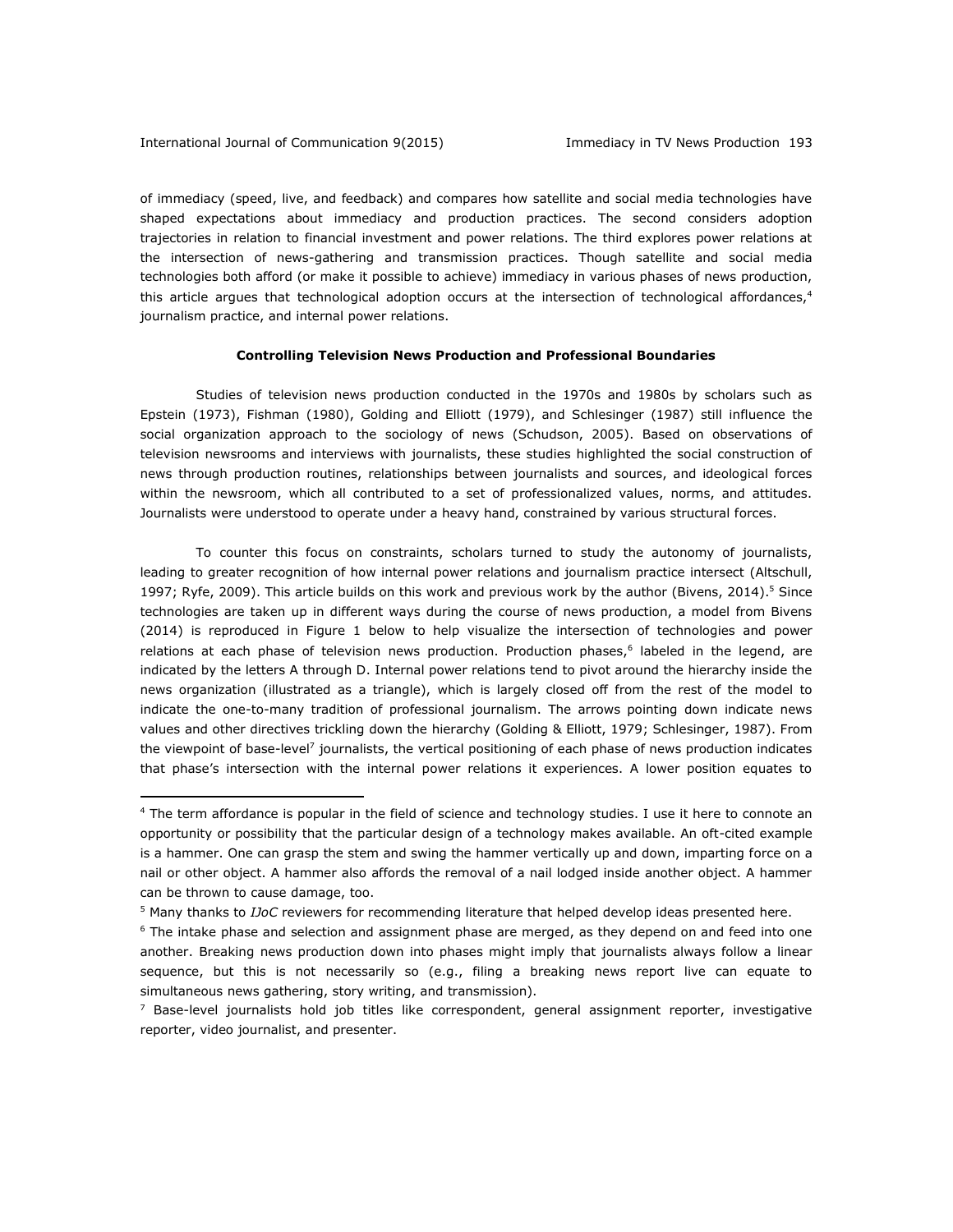decreased autonomy and increased constraints imposed by upper management<sup>8</sup> and mid-level<sup>9</sup> journalists. The terms base-level, mid-level, and upper management categorize the hierarchical structure within news organizations imperfectly, as factors like seniority and differences between general assignment reporters, those covering a beat, and foreign correspondents can also influence power relations.



*Figure 1. Technology–autonomy–constraint model of news production.*<sup>10</sup>

The most significant findings of the fieldwork underpinning this model (and this article) concern extremes of autonomy and constraints. These occurred at the intersection of the news-gathering and transmission phases of production and the use of social media technologies and satellite technologies. In the news-gathering phase of news production, journalists could exploit digital media tools like social media to improve their news gathering and acquire greater control over decisions about their news item. Transmission through digital media (social media in particular) also offered opportunities for increased autonomy. Meanwhile, television transmission (particularly live coverage via satellite technologies) was

<sup>&</sup>lt;sup>8</sup> Upper management includes executive vice presidents, executive directors, senior directors, editors in chief, and controllers.

<sup>&</sup>lt;sup>9</sup> Mid-level journalists might be executive producers, managers, directors, producers, editors, deputy editors, assignment editors, assistant editors, or copy chiefs.

 $10$  For a full description see Bivens (2014, pp. 76-91), where all terms are explained, including target versus latent audience groupings and the feedback loop (indicated by the dotted line with arrows at each end). Further analyses stemming from the model also use an ideal–typical autonomy–constraint ratio.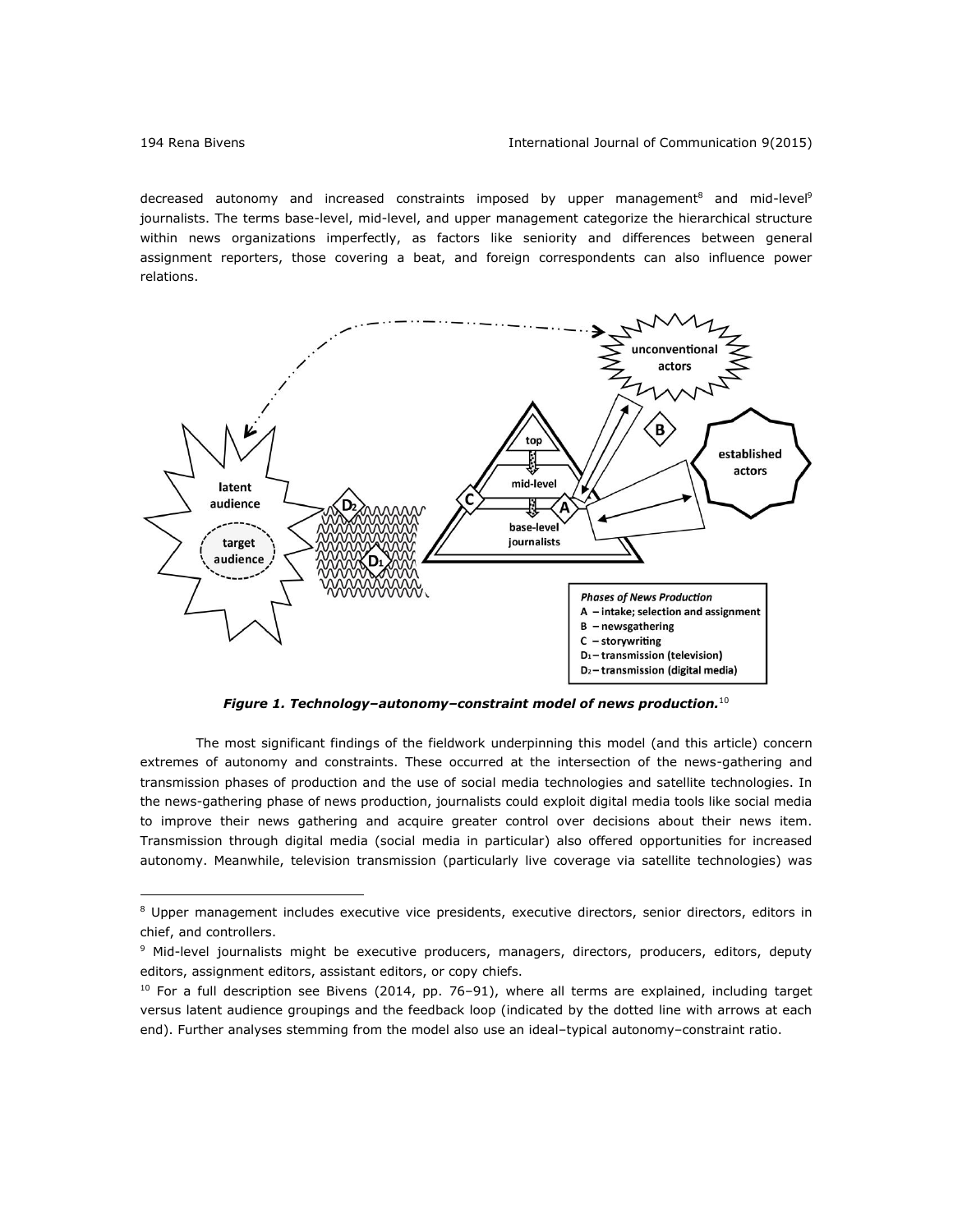largely controlled by mid-level journalists and upper management, as was news gathering associated with live coverage. This article extends this analysis by exploring the adoption trajectories and uses of social media and satellite technologies in these news-gathering and transmission contexts, and reworks it by considering how these technologies afford immediacy.

The rise of free, accessible publication and distribution technologies and the practices of amateur journalists are typically perceived as threats to professional journalism's one-to-many, vertical structure of news production. Indeed, many understand social media technologies as contributing to the rise of horizontal networks of news production and consumption. Lewis (2012) has argued that all professions seek control when threatened and journalism in particular is fraught with this tension. To legitimize their profession, journalists rely heavily on a shared professional ideology tied to news values (Deuze, 2005). Despite increasing integration of user-generated content, blogs, and social networking services into journalism practice, Domingo (2008) argued that traditional norms and values had not changed substantially. Similarly, guidelines for re-tweeting information developed by the Canadian Association of Journalists (2010, para. 28) state that "traditional journalistic values remain unchanged as new technologies emerge."

Perhaps this reflects one of many contradictions associated with news values. Consider objectivity: some reject it, some argue it is important to strive for it, and others work to redefine it (Deuze, 2005). As an interviewee in the present study said: "If anybody stands up and tells you, 'I'm perfectly objective' they're full of shit" (Alan Fryer, investigative reporter, CTV). Relying on an ideology that broadly regards the occupation of journalism and corresponding news values as static makes it easier to define the added value that professional journalists offer and amateur journalists without proper training or commitment to the ideology cannot. But although journalism's professional ideology appears to resist fluctuations in the broader media environment, Deuze (2005) held that this is "increasingly untenable in our liquid modern times" (p. 458). In this wider context of liquid modernity (Bauman, 2001), many social institutions seek to maintain their shape, resisting the liquidity surrounding them. Deuze (2008) argued that "journalism still depends on its established mode of production, through which it largely (and unreflexively) reproduces the institutional contours of high (or 'solid') modernity" (p. 856). This analysis would suggest that news organizations value satellite technologies over social media technologies because the former support the established mode of production. This article explores how immediacy has changed and been shaped by technological development and adoption, and how satellite technologies are used to demarcate the boundary between professional and amateur journalism while social media technologies threaten to redefine it.

Immediacy has not always been vital to television news, and live coverage has not always been possible. But although logistics can still present obstacles (e.g., how to get to the fire in time for the newscast) and determine whether stories are covered, immediacy was a much bigger challenge 30 years ago. For instance, there was an "organizational need to shoot and narrate filmed stories that can be used, as [former NBC president] Frank suggests, up to 'two weeks' later" (Epstein, 1973, p. 31). Technical capabilities for achieving immediacy were very limited. Twenty years ago an on-camera talkback (live dialogue) by a reporter was "pretty much unheard of. . . . It simply wasn't done" (Morning Show unit, CBC). News organizations had to go to great lengths simply to get material from foreign correspondents,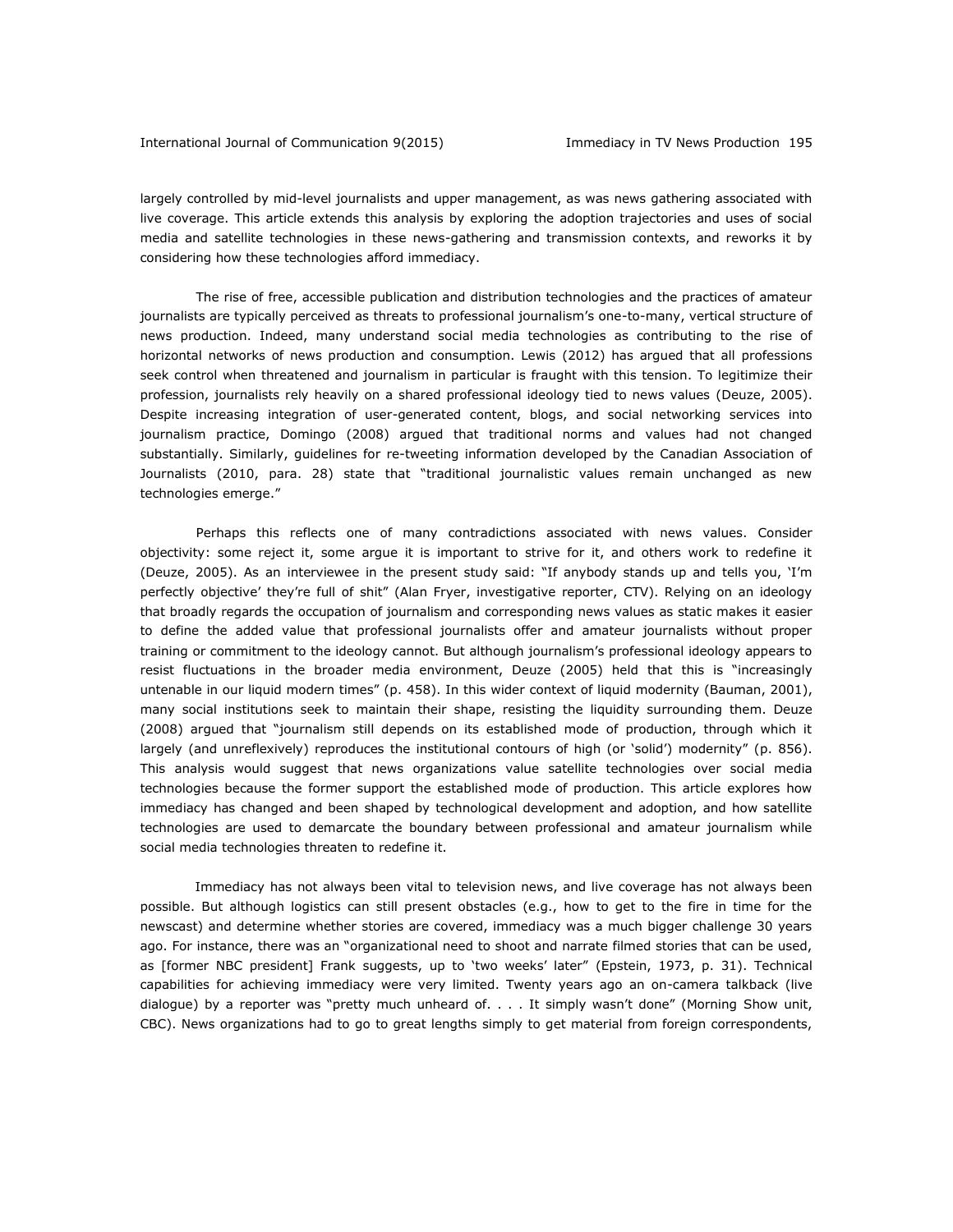who sent film on planes before satellite was a viable option. Even after the advent of satellite, a flight could be necessary just to reach a destination with the requisite facilities for transmission.

Yet television cannot be isolated from other news formats. Pressure to produce a constant stream of news is not restricted to television. Usher's (2014) recent work based on her immersion at the *New York Times* highlights the translation of immediacy into constant deadlines and juggling between online and print. Newsroom convergence and multi-platform authoring in conjunction with market demands have contributed to what Klinenberg (2005) has described as a "news cyclone," signaling a fundamental shift in the relationship between time and news production. This article extends the scholarly focus on immediacy in journalism by delineating different types of immediacy and exploring how technologies have been adopted and used to achieve them from the perspective of television news. As the following analysis will show, scholars typically theorize immediacy in relation to time, yet any ideal of instantaneous coverage is tempered by an inevitable gap. This gap may pivot around a temporal axis, but there are other ways to understand it. Heidegger argued that humans make sense of the world by being physically immersed or embedded in it (Steiner, 1987). Audiences unable to "be there" with the news item can instead tap into a proxy experience that may fill the physical or mental space that separates them from it. Live coverage and opportunities for audiences to engage are two ways television news achieves this. From this perspective, immediacy—via speedy reporting, live audio and visuals, and space to engage with stories—can be understood as a news value that helps audiences get closer to the news.

Technological development is clearly part of this story. The drive to design smaller technological equipment is coupled with a broader ability to transmit reports from isolated regions and conflict zones (Bivens, 2014). Technologies geared more specifically to television journalism practice may have been developed to meet the perceived desire for immediacy. Its increasing importance may have contributed to technological development, or technological adoption may have promoted it as an increasingly achievable news value. Perhaps more likely, the rise of immediacy was a mutual shaping of technology and journalism practice over time. This article considers the affordances of technologies, or what can be achieved by using social media and satellite technologies. Tying technological affordances to the news values underpinning professional ideology allows consideration of how technological adoption intersects with affordances. There is more than one way to achieve a news value like immediacy, and more than one technology can afford immediacy. Given that there are multiple strategies, a guiding research question becomes: Why would upper management invest in and encourage one particular strategy for achieving immediacy over another?

#### **Methods**

This article is based on a study of television news production by eight major news organizations in the United Kingdom and Canada (BBC, Channel 4, ITV, Sky, and APTN in the United Kingdom; CBC, CTV, and Global in Canada). Fieldwork took place in thirteen different locations between May 2005 and January 2007. Observations of daily routines included attendance at editorial meetings and time spent in newsrooms, galleries, post-production editing suites, and the field. Interviews were either scheduled or conducted more spontaneously during time spent at news organizations, and both types of interview involved one, two, or a group of journalists. In all, 124 unique journalists participated, but direct quotes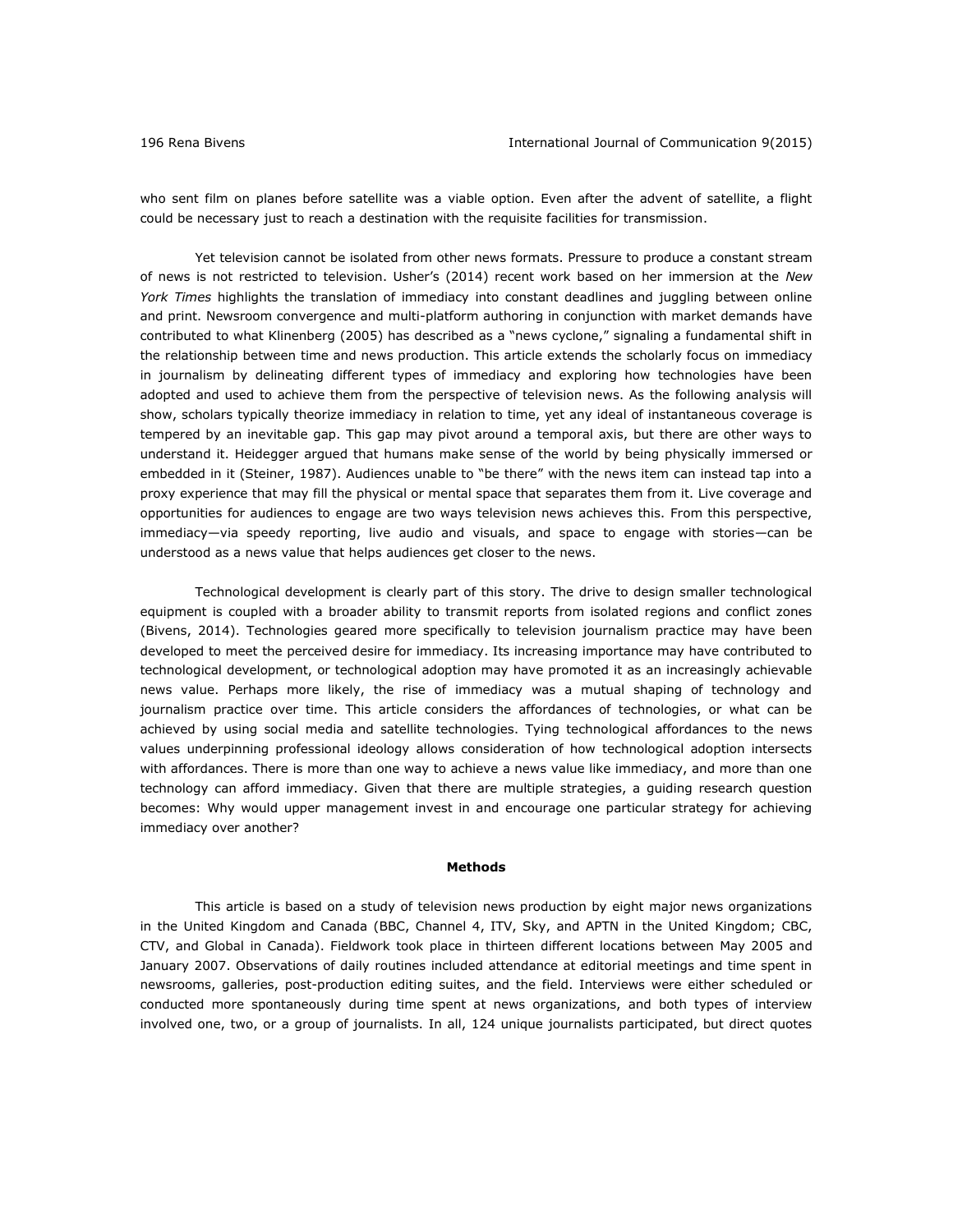for this article were taken almost exclusively from formal interviews (involving 30 unique journalists), as these conversations most effectively captured internal struggles over technological adoption. The context of events was a particularly valuable aspect of the time period in which this fieldwork was conducted. Because of the July 2005 London Tube bombings—one of the key points of reference for the early days of user-generated content—several interviews conducted in London had to be rescheduled for the following week. Also, the BBC had recently set up its "UGC Hub." Most of the journalists did not request anonymity, and many names and positions are provided to give context to quotes (some journalists have since moved on to different positions).

#### **Affording and Shaping Three Types of Immediacy**

There are at least three ways to define immediacy: in relation to speed, live coverage, and audience feedback or participation. This section considers each in turn before exploring how satellite technologies and social media technologies have shaped expectations around immediacy and how those expectations have shaped journalism practice. "Speed immediacy," likely the most common type, is understood primarily as "the time lag between when a news organization becomes aware of an issue and publishes information about it" (Karlsson & Strömbäck, 2010, p. 4). A sense of urgency underlies the very term "news" (Deuze, 2005). Journalists follow the "immediacy rule," particularly online (Domingo, 2008, p. 696). Other values closely tied to immediacy include being first and recency; both have a long history (Epstein, 1973; Golding & Elliott, 1979; Schlesinger, 1987). Lim (2012) articulates immediacy as "speed and freshness" (p. 73)—online audiences seek continuous updates, as long as they appear to offer fresh content. Alongside updates on news websites, ways to achieve speed immediacy include syndication across news platforms, updates and breaking news announcements on 24-hour news channels, posts to Twitter and Facebook, and updates on j-blogs (blogs written by professional journalists).

"Live immediacy" is another common way of understanding this news value. In interviews, journalists argued that this form of transmission was being increased, purportedly to demonstrate that audiences can trust the news organization because its journalists are actually there, at the scene. From "a televisual-infotainment point of view," live news coverage "feels like you've made more effort" (Paul Adams, chief diplomatic correspondent, BBC News 24). Similarly, "if you're in the middle of nowhere there's a lot of merit to seeing somebody's face on camera powered by battery in the middle of the desert" (Daniel Morin, supervising technician, CBC). Over time live immediacy has extended beyond coverage of remote locations or breaking news stories: "Live, live, live, everything's live" (Trina Maus, video journalist, CTV Southwestern Ontario). Any number of news items can be amenable to live coverage; all that is required is a site that is somehow related to the news story. The journalist can simply stand at the site and file a report "live from location." Reporters are often assigned prearranged "live hits" organized the day before (Morning Show unit, CBC).

The third conception of this news value is "feedback immediacy." The key here is to offer audiences opportunities to participate while news stories continue to develop, or at least to respond as soon as they are transmitted. This type of immediacy has a shorter history than speed and live immediacy and is related to technological developments that encompassed the shift toward "Web 2.0," whereby websites lost their static character and became dynamic spaces that afforded user interactivity.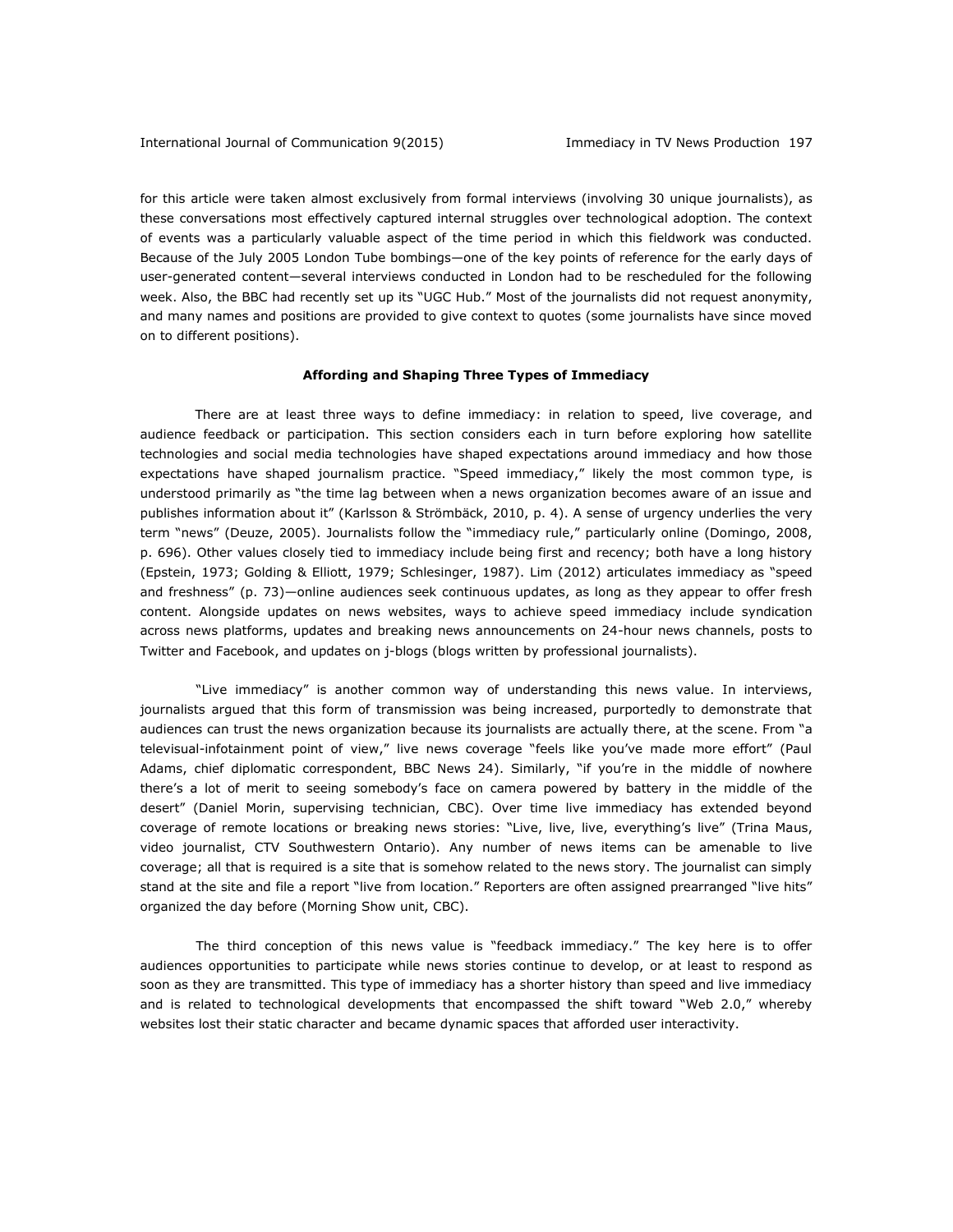The range of technologies that can afford immediacy includes satellite phones, Skype, vans equipped with satellite transmission technologies, earpieces, and social media like Twitter and Facebook. Even a helicopter could be in this list. Sean O'Shea (investigative reporter, Global) describes how Global's purchase of a helicopter has serviced immediacy:

That helicopter is flying through the whole newscast at six to seven and has been pretty much since they got it . . . because they want the ability, for example, to cover a fire that breaks out at 6:01 so they are over there right away. We don't have the capability with traffic . . . to cover anything from the ground last minute. With a helicopter it's regularly happening: a major fire, a chemical leak, huge traffic.

O'Shea's comments also reveal how journalism practices shifted along with the helicopter acquisition. For instance, when events occur a pilot flies the helicopter, upper management endorses the expenditure, and executive producers alter their running order. This speaks to the broader relationship between technology and journalism: Once technologies are developed and news organizations invest in them, their mere existence can shape expectations about immediacy and prompt transmission decisions. As Don Knox (senior director, CBC) concluded, "because you can get it on, the technology means you will get it on." CBC's supervising technician Daniel Morin described how expectations of speed immediacy shape technical transmission practices:

I can send it live if I want to with the video phone. Yeah, it looks like crap, but who cares? I get to move the pictures now. They go on air. Once they go on air I can encode them [formatting the material for optimal transmission] and take an hour to send them so that for the next hour they can use this clean version of the same thing. . . . You've got the immediacy of it all with the video phone . . . those decisions are made depending on the requirements of the story—if we need immediacy, then of course we'll do the satellite uplinks.

Once the technologies are purchased by the news organization, achieving immediacy is no longer "too expensive and satellite transmission [no longer] too complicated" (Nigel Baker, executive director, APTN). Thus the capacity for live coverage has increased along with the desire for live immediacy. The 24 hour rolling news platform is even more heavily inundated with expectations for live immediacy: "The live stuff is very important to the life of [CBC] Newsworld. . . . It's their bread and butter" (Brien Christie, foreign assignment editor, CBC). The same holds true for the BBC's 24-hour news channel: "On location. That's what twenty-four-hour news is all about really" (Paul Adams, chief diplomatic correspondent, BBC News 24). During fieldwork at Sky, the executive producer asked journalists to look for "anywhere live to be at all rather than just package," since a story is "boring when you just wrap it up" (i.e., produce it in a packaged, linear format). Some journalists viewed this shift in terms of a "live bias":

Speaker 1: I definitely get that sense from having worked before this live revolution and after. [Others nod in agreement.] There is a definite bias toward getting things live. Our whole show is based around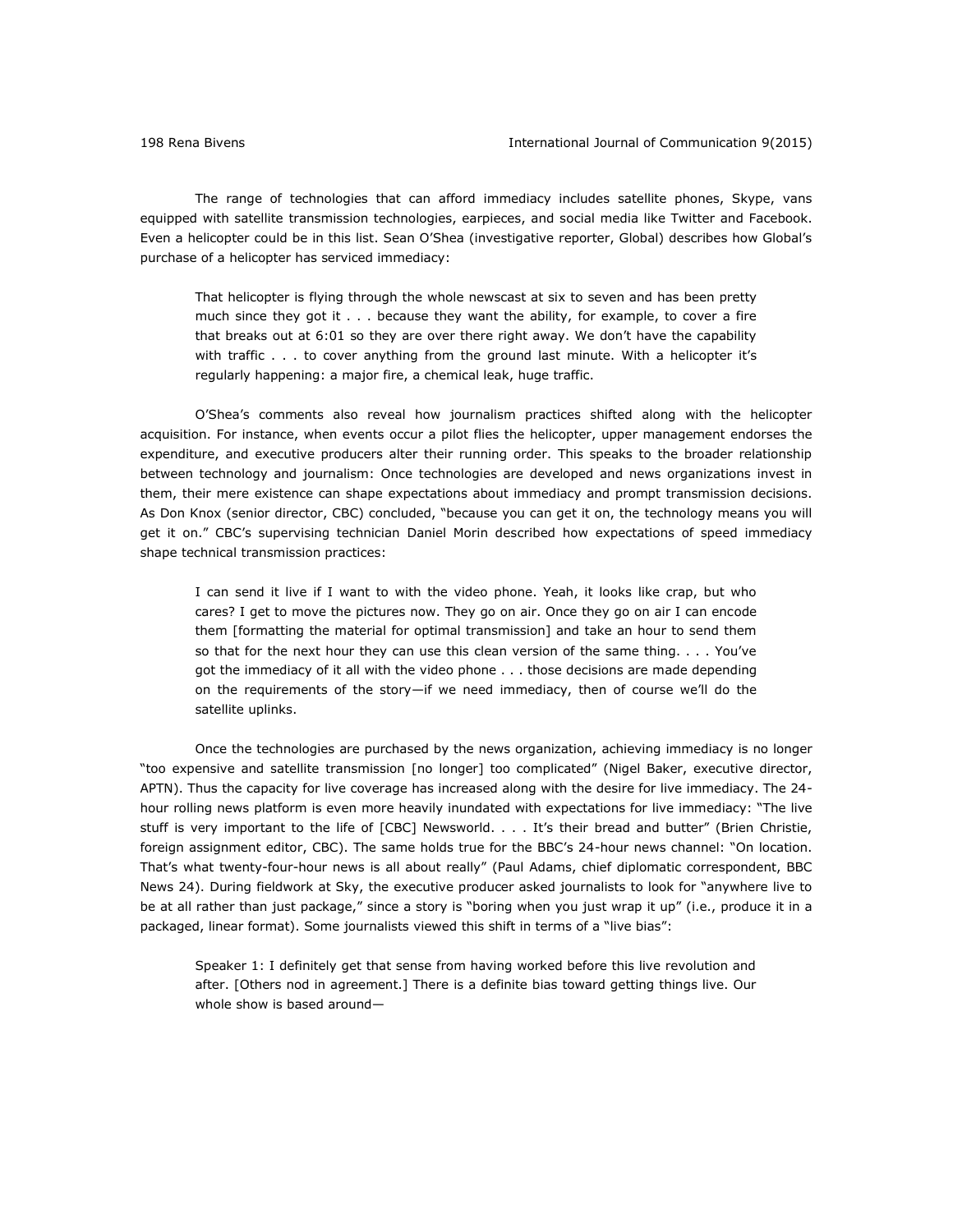Speaker 2: Well, what's our mandate? What's happening now. (Morning Show unit, CBC)

Transmission decisions by one news organization influenced by the "live bias" can have a rolling impact on decisions by other news organizations: "We're in a constant state of war to be first with something, to be live with something and then everything else, we're just filling time, trying to have interesting programming" (Paul Hambleton, executive producer, CBC). Consider the following discussion in CBC's Morning Show unit about the decision to cover alleged terrorist arrests live because of BBC and CNN's live coverage:

Speaker 1: It was about four in the morning [in Canada] when the BBC started going live wall to wall with it and really pumping it up as a big story, and that impacted how we handled it here. Initially we were saying, "It's sort of a good news story, they caught these people, there weren't explosions." You're weighing out how big of a deal it is. Do you go live with it? But then BBC started going live and then suddenly CNN's going live, so then we go up and we go live. There's a cascading effect there. Speaker 2: It's intensified the whole pack journalism aspect.

Foreign correspondents rely especially heavily on technology to file their reports. Lindsey Hilsum (international editor and China correspondent, Channel 4) argues that satellite transmission technologies have "completely changed the nature of news production." She reflected on her previous work in Africa, where the limits set by older transmission technologies afforded her more time to gather news:

I used to fly from Nairobi [Kenya] to southern Sudan and spend three weeks in southern Sudan gathering material, and then come back and send my stories from Nairobi because [they would have the technology]. That would never happen now because they want something every day—because it's possible, because satellite technology is there.

Overall, an increased emphasis on live transmission is shaped by technological development, technological adoption, and upper management's encouragement and direction to include live coverage, which trickles down to the mid-level journalists who make selection and assignment decisions. However, findings indicate that this is more clearly the case for satellite technologies than social media technologies. The mere existence of j-blogs, for instance, does not shape journalism practice in the same way. David Akin (parliamentary correspondent, CTV) argued that speed immediacy is reserved for television transmission:

Certainly there's information that I'll get ahead of our 11 o'clock newscast, and if I was Mr. Transparent I would get that out as fast as possible on our blog. No, I'm not going to do that. I'm going to hold something in that's an exclusive or an extra-juicy bit for my broadest, biggest-punch platform – which is the national newscast.

Media conglomeration complicates newsroom convergence even further with difficult decisions about which platform should get the exclusive (i.e., newspaper, television, website). Sometimes the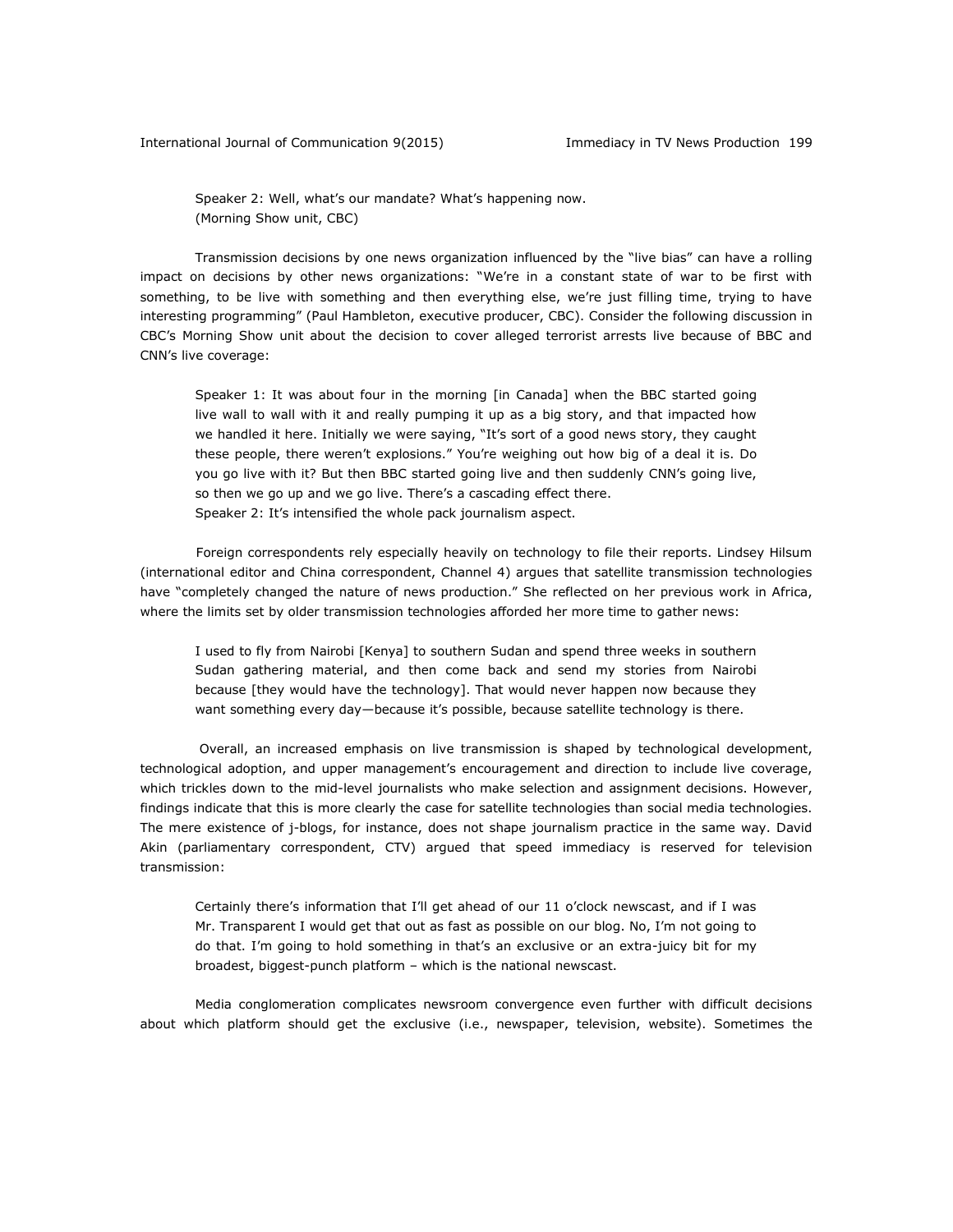existence of social media technologies has led to top-down policies that function to inhibit speed immediacy. For instance, social media guidelines e-mailed to journalists at Sky in February 2012 included a request to send breaking news to the news desk before posting it on Twitter in order to ensure "that the news desks remain the central hub for information going out on all [Sky] stories" (Halliday, 2012, para. 8).

The medium of television is particularly conducive to live coverage, but live immediacy can also be achieved with social media technologies. However, these technologies have not shaped expectations for live immediacy in the same way. J-blogs transmit news and information but are not particularly well suited to live coverage, even though it is possible.<sup>11</sup> Social networking services can help achieve speed or live immediacy by quickly sending links to j-blog content to a large network. Twitter in particular has gained much attention as a popular platform for live coverage of court cases and parliamentary sessions. Journalists can tweet about developments and assess how a story is moving or playing out by reading the tweets of other journalists and other actors invested in the story (Newman, 2011). Depending on a particular journalist's network and subsequent social media "news" feed, expectations to achieve live immediacy may become apparent to the journalist, though little pressure is exerted through internal, topdown channels.

Achieving feedback immediacy through social media is nonetheless an important affordance of these technologies (and news websites) that is not amenable to satellite technology. David Akin (parliamentary correspondent, CTV) viewed his j-blog as a space for his audience to "amplify, extend, comment, and annotate [his] writing." In these horizontal networks of production and consumption, Akin says, audiences "rapidly circulate electronically what you have written. Again there's this great feedback loop [with] all kinds of new people to comment, provide new story ideas, and correct what you're doing." Audiences can become immersed in a story, sharing and commenting on it through social media channels and potentially even influencing its direction as it continues to unfold. Feedback immediacy has been shaped by social media technologies, along with digital media like news websites and smart phones that have contributed to broader shifts in audience expectations for interactivity and opportunities to contribute user-generated content.

# **Financial Investment and Power Over Adoption Trajectories**

Financial investment in technologies that afford immediacy varies. Acquiring a helicopter and flying it throughout nightly newscasts clearly comes with a hefty price tag, and satellite technologies also require financial investment. Upper management usually controls these decisions. Technological development has reduced some costs, particularly for foreign coverage. The cost of the kit CBC foreign correspondents use to cover major stories (including a video phone, BGAN, $<sup>12</sup>$  and Avid editing suite) has</sup>

<sup>11</sup> *Financial Times* foreign affairs commentator Gideon Rachman has published j-blog posts at train stations or airport lounges to "react to an event by posting something quickly" (Newman, 2011, p. 45). Television audiences are also directed to news websites for live blog coverage.

 $12$  A Broadband Global Area Network (BGAN) uses a modem and satellite connectivity provided by Inmarsat to transmit data.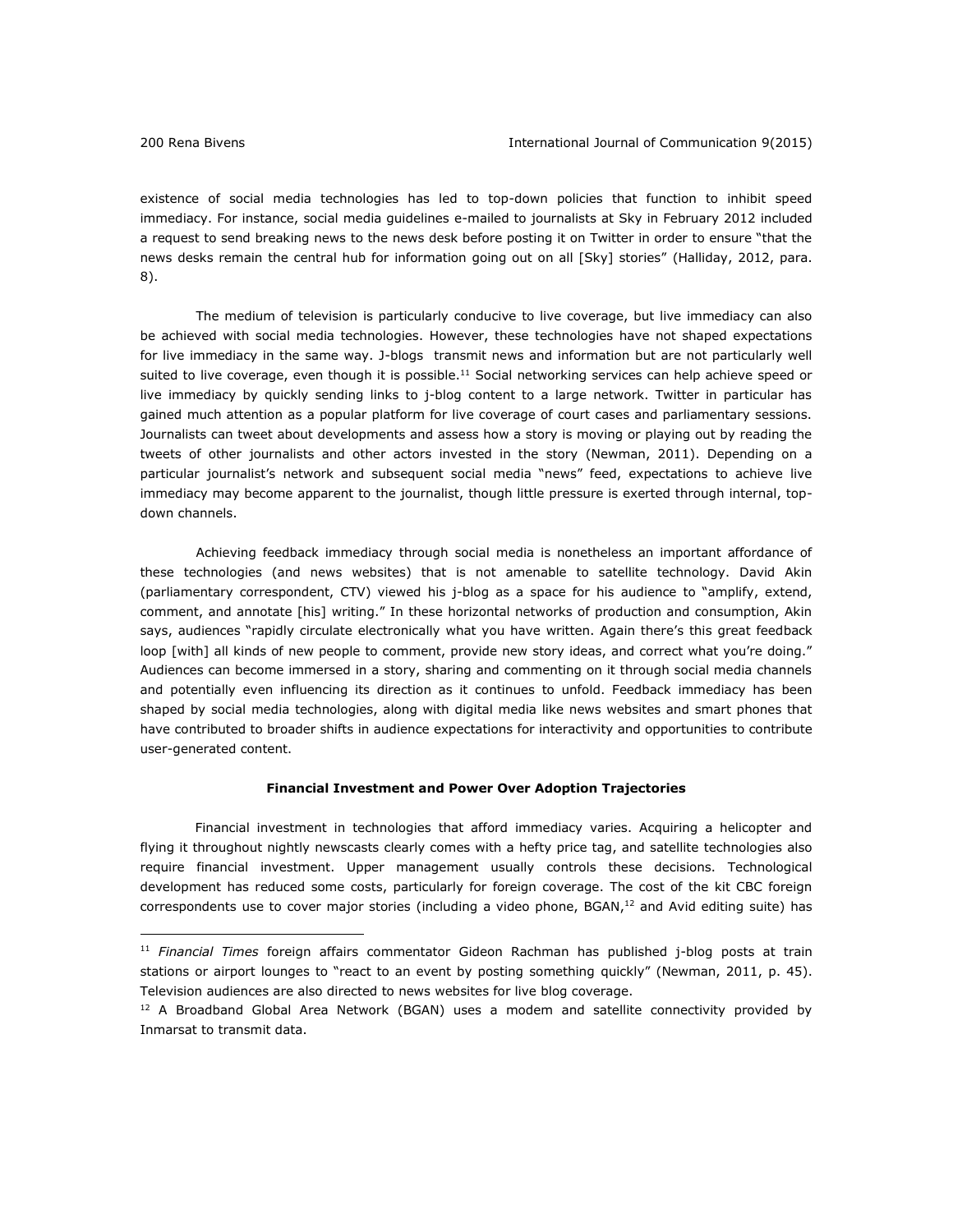### International Journal of Communication 9(2015) Immediacy in TV News Production 201

 $\overline{a}$ 

dropped from CAN\$50,000 to CAN\$10,000. CBC's supervising technician Daniel Morin explained why the BGAN was seen as "a very viable money saving solution" compared with the conventional satellite phone with ISDN service. For one month of use, BGAN cost about CAN\$3,000–4,000, whereas satellite phone cost CAN\$16,000. This is partly because "the BGAN is based on a charge per packet of data uploaded or downloaded, as opposed to the per-minute charge of the satellite phone" (Bivens, 2014, p. 210).

While these costs are continually in flux, most social media technologies are freely available.<sup>13</sup> However, they come at a radically different cost: new positions like social media editor and manager have cropped up, and user-generated content comes with moderation and sorting costs. Also, drawing on an earlier discussion about technological design and intended users, many journalists first began using social media technologies in their personal lives, and when they did adopt them professionally, they did so at their own discretion. This adoption trajectory, combined with the lack of an upfront financial investment, equates to a bottom-up initiative within news organizations. The next section looks more closely at the impact of internal power relations at the intersection of the transmission and news-gathering phases of television news production.

# **Intersections with Transmission and News Gathering**

The material immersion of satellite technologies in the production process leaves little room for base-level journalists to gain power over their adoption and use. Consider the following example from Paul Adams (chief diplomatic correspondent, BBC News 24). Expectations about live immediacy shaped the decision to send him to the Foreign Office to transmit a news item about tensions with North Korea:

The call I got in the morning was, "Can you go to the Foreign Office and broadcast from there?" The rationale being that the Foreign Office hasn't responded, and it's one backdrop illustrating the international response, so you've got to stand there. And you don't just do the Foreign Office, you also say what the Americans are saying and the Russians are saying. My heart always sinks with that because you're stuck outside of Parliament, you've got no access to anything . . . our little satellite trucks don't have ENPS.

The practice of news gathering was stunted, and Adams felt physically trapped. When the satellite van unexpectedly left, Adams was relieved to return to his office. This combination of live and speed immediacy can lead to a complete loss of autonomy for base-level journalists, who end up repeating information fed to them either moments before going live or while on air. A general assignment reporter from BBC Scotland explains:

For a breaking news story you have to do your two-ways [on-air conversation between journalist and presenter] blind. You can't look at the wires, and can't phone the police or ambulance since you are in front of the camera. In that situation you depend on your

<sup>&</sup>lt;sup>13</sup> Nevertheless, content posted by users can be seen as free labor, exploited for capital gain through financial relationships with advertisers (Fuchs, 2012).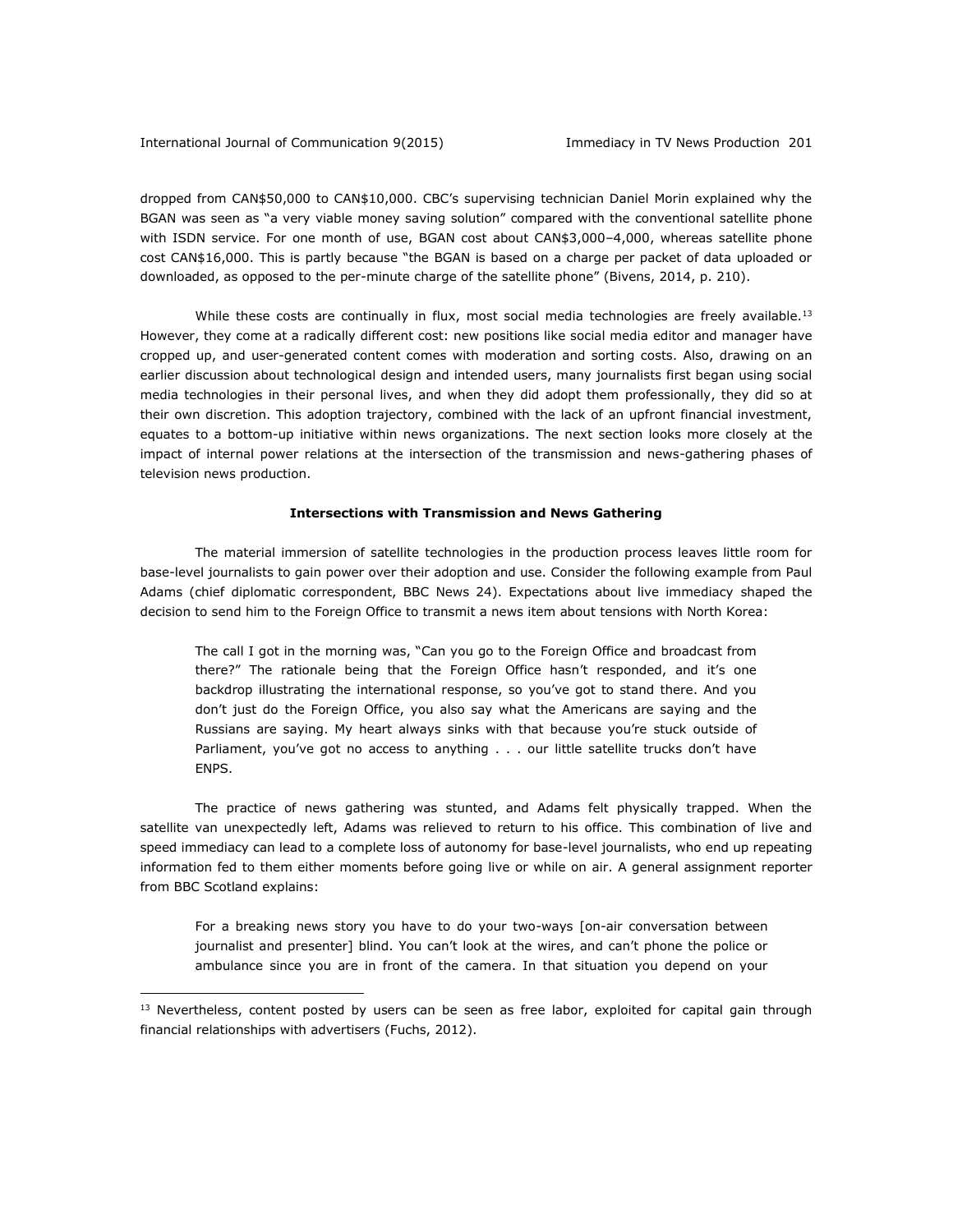producer in the gallery and the earpiece in your ear, and you just regurgitate.

Achieving live immediacy through social media technologies does not require journalists' bodies on-screen, so physical immobility is less of a concern in this sphere. Journalists' use of social media technologies positions them in a horizontal network of communication where other actors invested in their story are also contributing, allowing them to potentially gather news while also offering live coverage.

When live immediacy intersects with satellite technologies, however, base-level journalists are stripped of their news-gathering practices and rarely able to influence whether live items are added to the running order. The following example illustrates power relations between an executive producer and a presenter at Sky in the decision to cover former U.S. president George W. Bush's visit to Latvia live. Though both were aware that the coverage would be boring, the executive producer was persistent even though Sky's own foreign correspondents were unavailable.

The journalist in charge of the foreign desk told the executive producer, "We're not [in Latvia] at all. We have Moscow for Monday." The executive producer asked, "What about Fox? Can we hop on live with them? Any chance?" The journalist replied that yesterday Fox only offered photos, but she could check again at lunchtime. Although the executive producer admitted that Bush's visit was "bound to be absolutely dull," he explained that he was intent on covering it because "you want to do Bush just to show we're live somewhere." In the end, live coverage was available, and Sky appeared to "be live everywhere," covering important events for their audience. However, in the gallery one of the presenters was not very happy that the executive producer chose to go live with Bush not once but twice during the news bulletin. Trying to explain his decision, the executive producer said, "I thought you'd do a quip [witty remark]. It shows we're live somewhere." The presenter responded, "We are supposed to be doing news." To this remark the executive producer replied, "Yeah, but we're also doing television."

Expectations about live immediacy shaped the executive producer's determination, but directives from upper management likely shaped his expectations in the first place. Both base- and mid-level journalists were strongly critical of the use of satellite technologies to achieve live immediacy. CBC foreign assignment editor Brien Christie argued that going live "hurts the product" and is "harmful to the reporters doing the news-gathering . . . [CBC foreign correspondent] Adrienne [Arsenault] is stuck in this studio yacking every hour . . . she's stuck there. She's not out interviewing Jeff Brown about what happened today." Another critique concerned vetting practices: "The inherent danger is you're going to get it wrong and take stuff out of context. And it happens all the time" (Alan Fryer, investigative reporter, CTV). As CBC's ombudsman Vince Carlin explained, "The inadvertent, technological push is to be instantly authoritative."

In the context of 24-hour news channels that generate substantial revenue, another consequence of live immediacy is the desire to "give the impression that the story is still dynamic and developing" (Peter Kent, deputy editor, Global) to deter audiences from leaving. Tony Burman (editor-in-chief, CBC) criticized CNN's coverage of the 2006 Israeli–Palestinian conflict, blaming its "live bias" on competition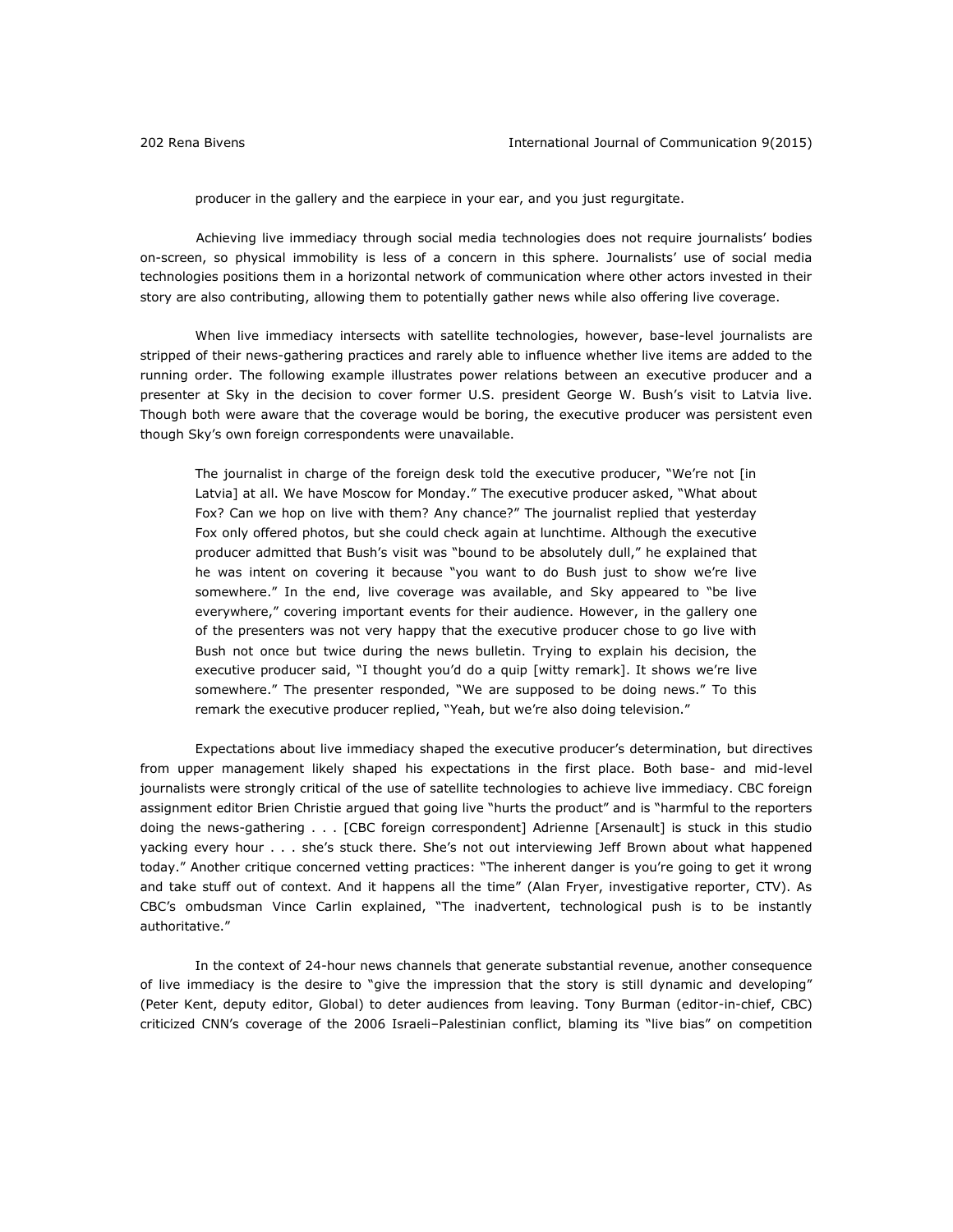with Fox News: "They were scouring the country for something they could portray in a dramatic, live sense" and ended up with coverage of an Israeli tank "stuck in the mud." A "live bias" can also influence social media use. Journalists may feel obliged to continually contribute to the flow of information on their Twitter feed. Vetting problems are also highly relevant, as are technical limitations such as Twitter's 140 characters, which can easily lead to loss of context.

Some top-down control is exercised over social media technologies, but they still offer base-level journalists more autonomy than do satellite technologies. A recent content analysis of the top 500 journalists on Twitter compared j-blogging with Twitter, concluding that journalists who tweet "do not face the same level of oversight nor the same necessity to stay on-topic journalistically" (Lasorsa, Lewis, & Holton, 2012, p. 6). The same study found that "non-elite" journalists were more able to depart from traditional norms than their "elite" counterparts employed by major broadcasters and cable television news. As a result, nonelite journalists engaged in more "(1) opining, (2) allowing others to participate in the news production process, and (3) providing accountability and transparency" (Lasorsa et al., 2012, p. 11). However, base-level journalists are still guided by mid-level journalists, who request particular sources during the selection and assignment phase and approve stories prior to final editing. As John Northcott (video journalist, CBC) explained, "They may not want a specific person but they want an element: 'I want to hear from the government.'" The news-gathering phase offers greater freedom; journalists can decide whether (and how) to use social media technologies. For instance, some journalists relied heavily on amateur journalists' blogs, whereas some of their peers had never used them or believed the lack of pictures made them irrelevant for television. Sean Mallen (parliamentary correspondent, Global) had not used blogs but had anticipated altering his practices for the upcoming election. Paul Adams (chief diplomatic correspondent, BBC News 24) said: "I haven't yet been tempted to e-mail a blogger. Perhaps that's rather narrow-minded of me. There are bloggers who could tell you what life is like in a part of the country you don't get to." The variety of responses to the prospect of using blogs, even among journalists working for the same organization, affirms they were using their own discretion. Still, some journalists were constrained by superiors: "We don't believe them [to be] credible. We don't use them at all. . . . It's in our handbook: do not trust blogs" (Trina Maus, video journalist, CTV Southwestern Ontario). Recent research has explored base-level journalists' different uses of Twitter: "engaging with audiences and sources, tracking the latest buzz on their beats, and promoting their work" (Lasorsa et al., 2012, p. 2). Others repurpose traditional practices by using social media technologies to maintain relationships with sources they have already established trust with (Oriella PR Network, 2012). The reasons for these variations are not well understood, and some journalists are simply not interested: "There's a lot of experienced journalists out there who will shut the door on things like this, who are afraid" (Mick McGlinchey, assistant editor, BBC Scotland Online).

#### **Discussion**

Juxtaposing technologies' affordances with their adoption and use, particularly in pursuit of a specific news value, makes visible the dynamics at the intersection of technology, journalism practice, and internal power relations. Both satellite and social media technologies can afford speed immediacy and live immediacy. Yet whereas the mere existence of satellite technologies has shaped expectations about these types of immediacy and the production practices tied to achieving them, social media technologies have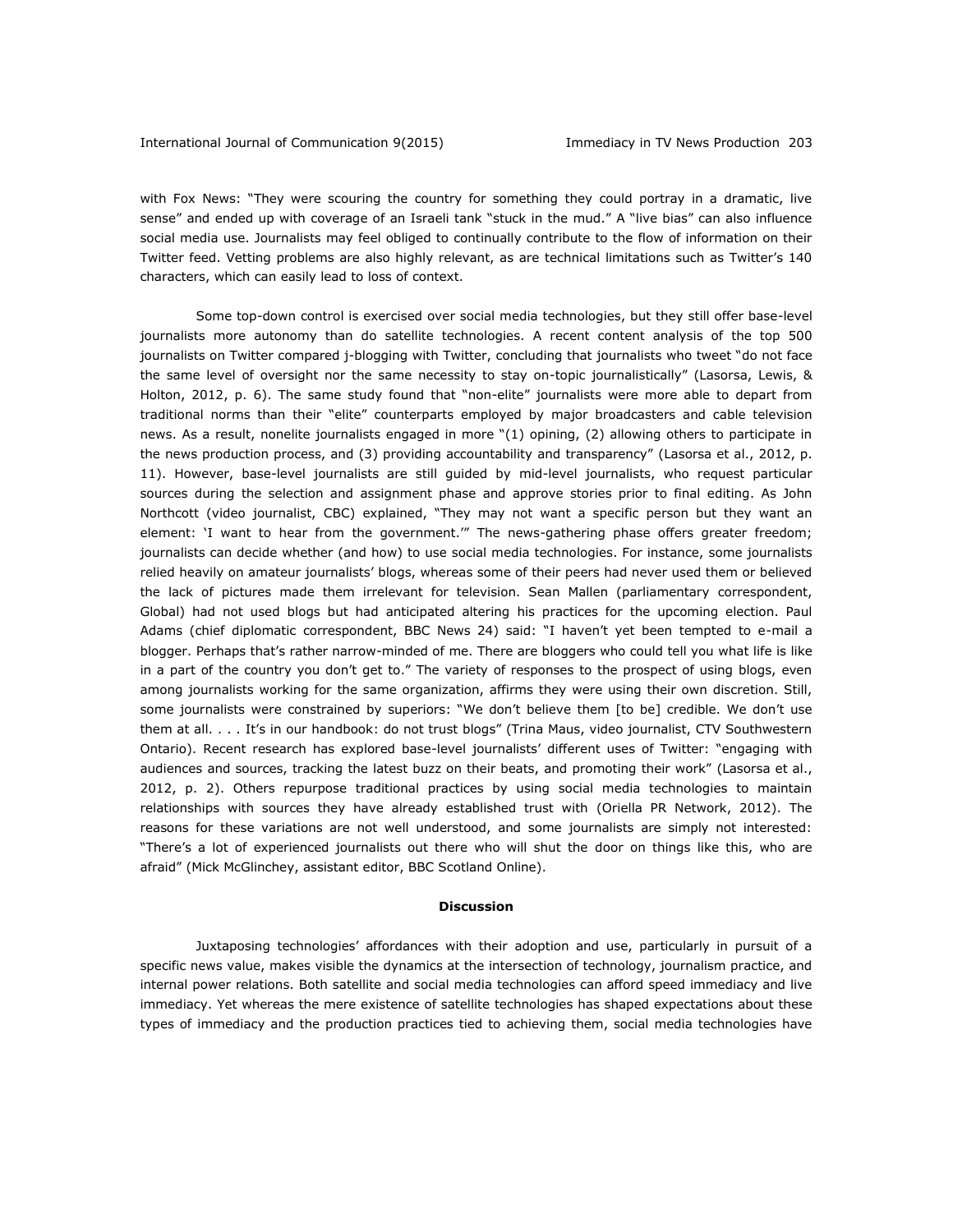had less influence on these expectations and production practices. Speed immediacy in particular is largely reserved for the "biggest-punch platform": television. Some top-down organizational policies have even functioned to restrict the achievement of speed immediacy through social media technologies. Without aiming to exhaust all types of immediacy, it is worth noting that speed immediacy can also be affectively conceptualized. Journalists may, for instance, feel a sense of urgency shaped by different socio-technical contexts. On Twitter a journalist with a large network may feel pressure to contribute to the flow of posts, yet that journalist's habitual patterns of use (checking in and out of Twitter at regular intervals) may reduce the pressure.

Social media technologies escape the dominance of satellite technologies through feedback immediacy, affording opportunities for news gathering that differ greatly from the limited practices at the intersection of satellite technologies, live immediacy, and news gathering. Thus both sets of technologies affect the power relations intersecting with news-gathering practices, but in radically different ways. In the quest to achieve live immediacy, the materiality of satellite technologies physically immobilizes base-level journalists, leaving mid-level journalists and news agencies to perform the news-gathering function. Alternatively, the materiality of social media technologies does not equate to immobilization in the same way and affords comparably greater levels of news-gathering autonomy for base-level journalists. In these transmission contexts, mid-level journalists control the use of satellite technologies to afford live immediacy, and since many are quick to critique their own decisions, guidance and directives from upper management are clearly influential.

Differences in organizational investment and use of each set of technologies are also related to oppositional adoption trajectories coupled with inverse power relations. Satellite technologies require an initial top-down financial investment, whereas social media technologies do not. Journalists were therefore able to adopt social media technologies at their own discretion, whereas satellite technologies were not available until upper management had approved their purchase and incorporated them into organizational practices. Of course these findings should be understood in the context of the fieldwork undertaken for this study. Many journalists focused on blogs because they were the most prominent social media technology in use at the time, whether written by amateur or professional journalists. In comparison, satellite technologies had a longer, more established history of adoption and use by television news organizations. This may be an important reason for some of the differences found in this study. Analyses incorporating earlier adoption histories of satellite technologies could offer further insight.

Another prominent difference is satellite technologies' greater specialization and clear demarcation within professional journalism, affording speed and live immediacy within the bounds of the traditional, vertical news production network. Social media technologies are not specialized or at all demarcated as bounded by the journalism profession; in fact, many see them as functioning in the opposite direction by confusing, blurring, and outwardly, unapologetically pushing the boundaries of journalism to make room for new models such as amateur and participatory journalism. Social media technologies are discursively set in fundamental opposition to the vertical networks of communication that television news organizations are deeply embedded in. Also, television news production's inherent orientation to television transmission disadvantages any investment in social media transmission. Yet this logic does not necessarily hold up in the broader context of converged newsrooms and multi-platform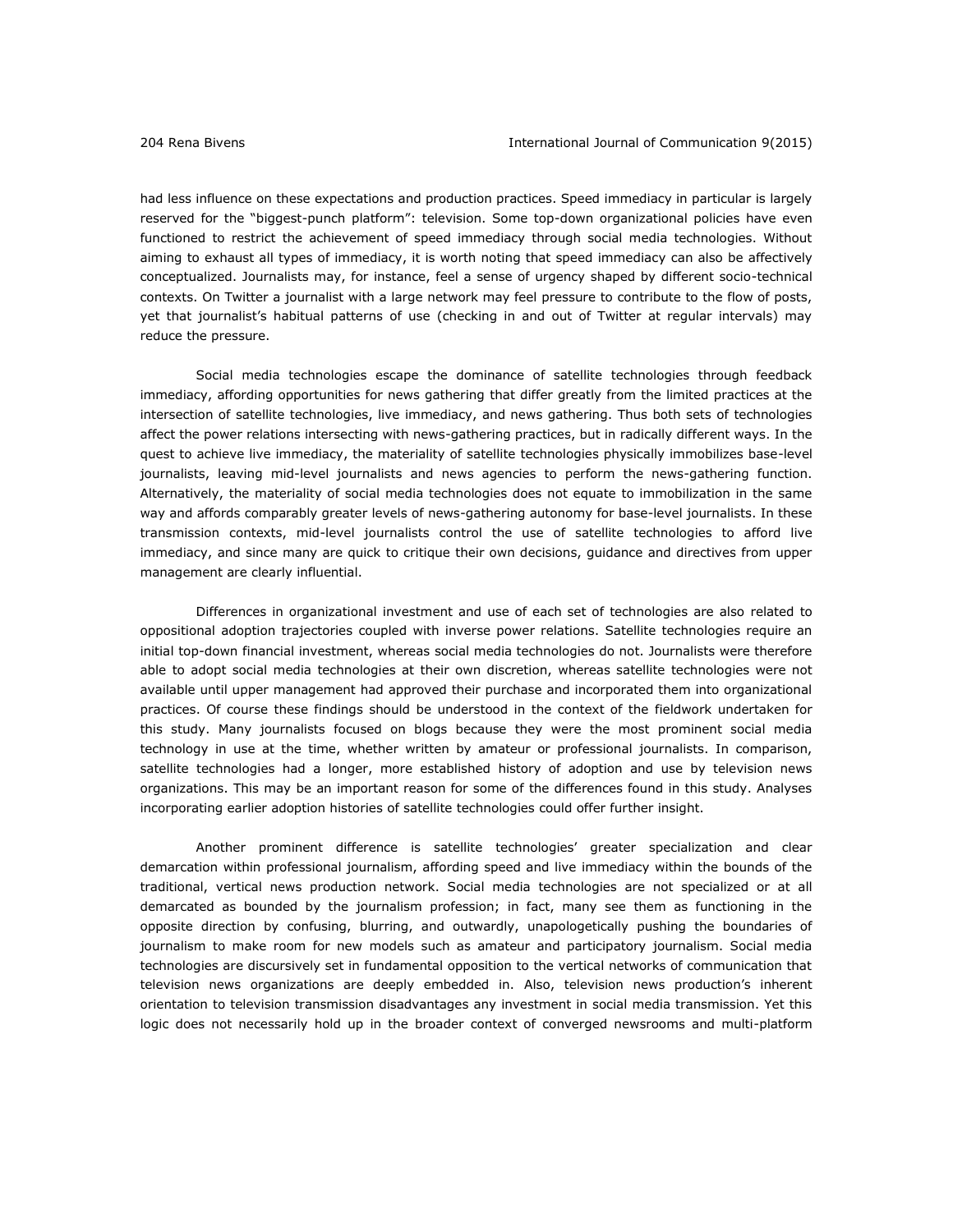authoring, where television cannot be isolated from other news formats. For instance, video and audio, whose timely transmission is facilitated by satellite technologies, also have an afterlife: clips quickly enter social media distribution networks, achieving the speed immediacy imperative and activating the potential for feedback immediacy. But though feedback immediacy may advantage social media over satellite technologies, it is more likely to occur within a horizontal network of news production—a space that upper management is generally disinclined to engage with. Satellite technologies are thus clearly advantageous investments, particularly because they afford mainstream news organizations opportunities to achieve live immediacy on television. Amateur journalists rarely achieve this because they lack access to expensive satellite technologies and reach a smaller share of news audiences.

Finally, technologies for professional journalists as projected users are likely designed according to perceived notions of the affordances journalists seek to achieve. In return, the (intended and unintended) ways journalists adopt and use technologies shape new iterations of those technologies and subsequent technological development. Although this study's findings show how technologies have shaped immediacy as a news value, they reveal little about how journalism practice and shifting expectations of immediacy have shaped technological development. This is a symptom of the methodology of this study, but further research incorporating designers of technologies specifically developed for journalism practice could offer additional insight.

## **Conclusion**

This article has argued that technological adoption by television journalists takes place at the intersection of technological affordances, journalism practice, and internal power relations. Different assemblages of affordances, practices, and power relations occur depending on which technology is the subject of analysis. The strategies selected by upper management and mid-level journalists (as proxies of guidance and directives from upper management) illuminate the top-down understanding of what is important and worth investing in for television news organizations and their audiences. Whereas social media technologies have been approached with caution and restricted to the periphery, heavy financial investment in satellite technologies and directives encourage their use, particularly to achieve live immediacy. Satellite technologies are clearly conducive to television news production, but since television news cannot be isolated from other mediums, this only partly explains the top-down investment. Satellite technologies are part of vertical networks of communication that support the status quo, where television news acts as an important receptacle for the flow of media power. Upper management's investment in satellite technologies to afford a form of live immediacy that is largely unattainable by amateur journalists is tailored to the professional journalism industry's wider desire to solidify the boundary between professional and amateur journalism.

A reflection of liquid modernity, digital media technologies are in perpetual development. The power dynamics described here between upper management and base-level journalists are also in flux, in part because they keep adjusting to technological development and adoption in their organizations as well as the wider society. Technologies that begin with a top-down adoption trajectory (tied to financial investment or not) are poised to influence production practices in ways that carry forward these top-down power relations. In contrast, technologies like social media, which are not designed specifically for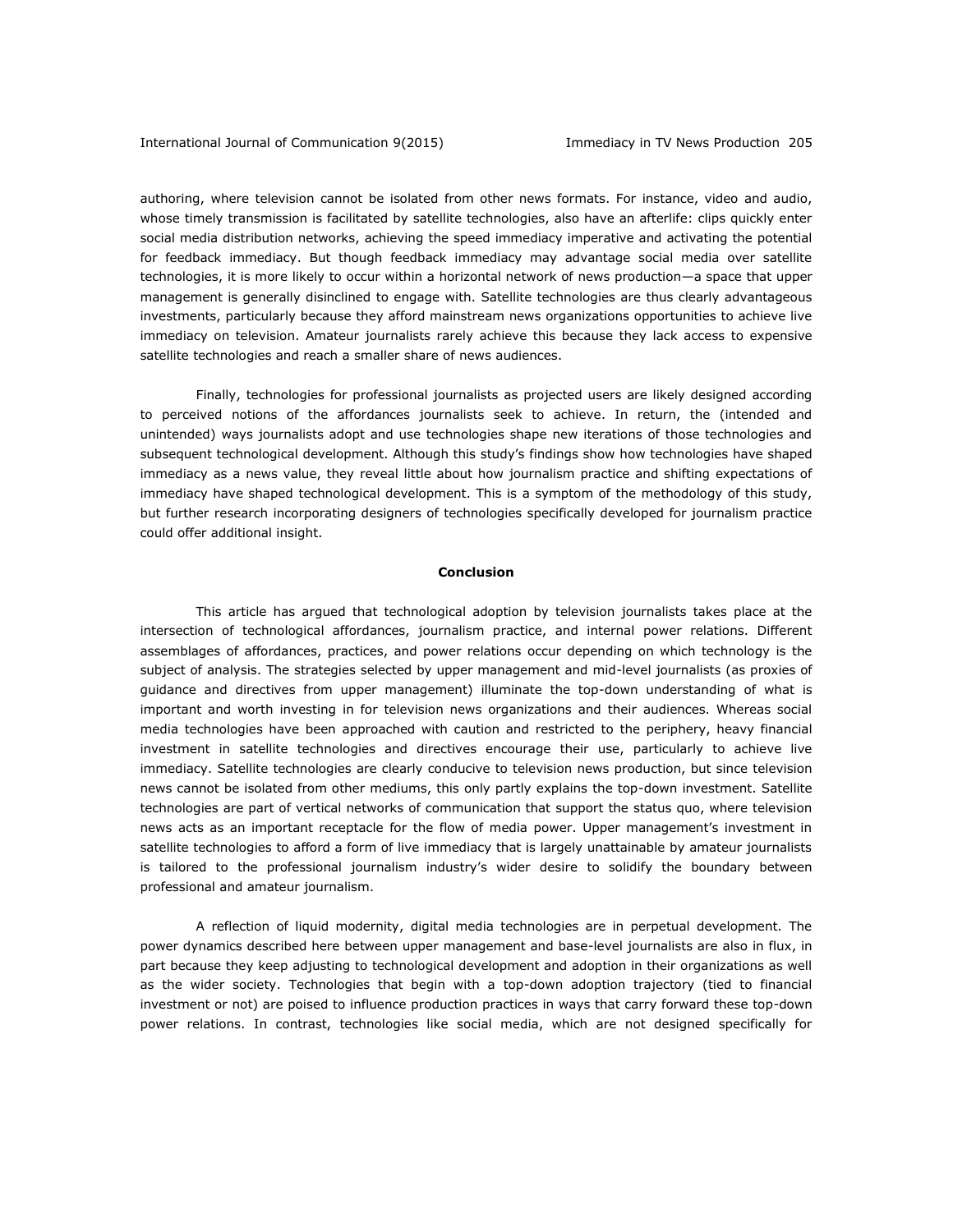journalists and do not require substantial initial financial investment, are available for journalists to adopt more organically, of their own volition, with top-down control manifesting later or more haphazardly. This bottom-up trajectory offers greater flexibility and control to base-level journalists seeking to adopt technologies and incorporate them in their production practices.

This focus on technological adoption at the intersection of affordances, journalism practice, and internal power relations further contextualizes analyses of technology and journalism, but the story does not stop there. Though less relevant to an investigation of technological adoption in the newsroom or in the field, external power relations are also important, particularly with regard to the dominance of elites as sources and their consequent access to media power. The journalism industry has long been criticized for relying on elite actors to shape the language and terms of debate, and even to determine which debates are permissible, but close analysis of the contextual factors that influence technological adoption and use makes it possible to consider how more nonelite actors can gain influence. Internal organizational power dynamics arise in diverging ways within each phase, generating both risks and opportunities for the assemblage of actors that are external to news organizations yet seek media power, and assessment of these fluctuations should continue. This analysis has focused on television news production, but studies of other mediums (e.g., radio, newspapers, alternative news) would be valuable for determining whether technological adoption continues to be intersected by technological affordances, journalism practice, and internal power relations.

Emphasizing technological adoption in combination with technology's broader effects on journalism improves understanding of how, where, and under what pressures (or lack of pressures) technologies are integrated into journalism practice. The relationship between technology and journalism should not be analyzed only after a technology has been adopted. In the search for more progressive models of journalism, understanding technological adoption aids in imagining ways to influence technological design and development, as well as the intersecting factors that shape subsequent adoption trajectories.

# **References**

- Altschull, J. H. (1997). Boundaries of journalistic autonomy. In D. A. Berkowitz (Ed.), *Social meanings of news: A text-reader* (pp. 259–268). Thousand Oaks, CA: SAGE Publications.
- Bajkiewicz, T. E., Kraus, J. J., & Hong, S. Y. (2011). The impact of newsroom changes and the rise of social media on the practice of media relations. *Public Relations Review*, *37*(3), 329–331.
- Bauman, Z. (2001). *Liquid modernity*. Cambridge, UK: Polity.
- Bivens, R. (2014). *Digital currents: How technology and the public are shaping TV news*. Toronto, Canada: University of Toronto Press.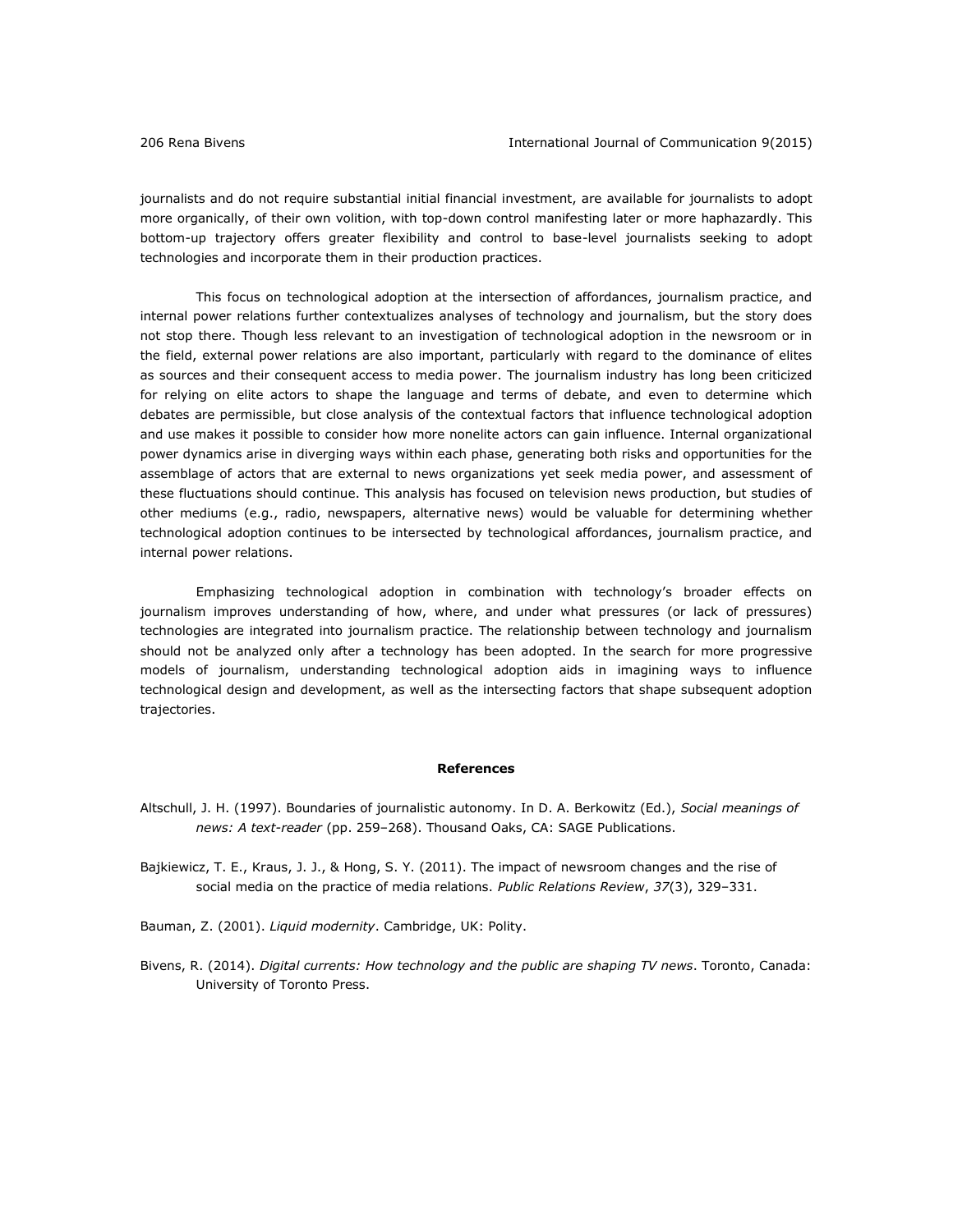- Boczkowski, P. J. (2004a). The mutual shaping of technology and society in videotex newspapers: Beyond the diffusion and social shaping perspectives. *The Information Society*, *20*(4), 255–267.
- Boczkowski, P. J. (2004b). The processes of adopting multimedia and interactivity in three online newsrooms. *Journal of Communication*, *54*(2), 197–213.
- Canadian Association of Journalists. (2010, June 7). Re-tweeting guidelines. Retrieved from <http://www.caj.ca/re-tweeting-guidelines>
- Compton, J. R., & Benedetti, P. (2010). Labour, new media and the institutional restructuring of journalism. *Journalism Studies*, *11*(4), 487–499.
- Costanza-Chock, S. (2008). The immigrant rights movement on the net: Between "Web 2.0" and comunicación popular. *American Quarterly*, *60*(3), 851–864.
- Deuze, M. (2005). What is journalism? Professional identity and ideology of journalists reconsidered. *Journalism*, *6*(4), 442–464.
- Deuze, M. (2008). The changing context of news work: Liquid journalism and monitorial citizenship. *International Journal of Communication*, *2*, 848–865.
- Domingo, D. (2008). Interactivity in the daily routines of online newsrooms: Dealing with an uncomfortable myth. *Journal of Computer-Mediated Communication*, *13*(3), 680–704.
- Epstein, E. J. (1973). *News from nowhere: Television and the news*. New York, NY: Random House.
- Fishman, M. (1980). *Manufacturing the news*. Austin, TX: University of Texas Press.
- Flew, T., & Wilson, J. (2010). Journalism as social networking: The Australian YouDecide project and the 2007 federal election. *Journalism*, *11*(2), 131–147.
- Freedman, D. (2014). The puzzle of media power: Notes toward a materialist approach. *International Journal of Communication*, *8*, 319–334.
- Fuchs, C. (2012). The political economy of privacy on Facebook. *Television & New Media*, *13*(2), 139–159.
- Gillmor, D. (2006). *We the media: Grassroots journalism by the people, for the people*. Sebastopol, CA: O'Reilly Media.
- Gleason, S. (2010, March). Harnessing social media: News outlets are assigning staffers to focus on networking. *American Journalism Review*, 6–7.

Golding, P., & Elliott, P. (1979). *Making the news*. New York, NY: Longman.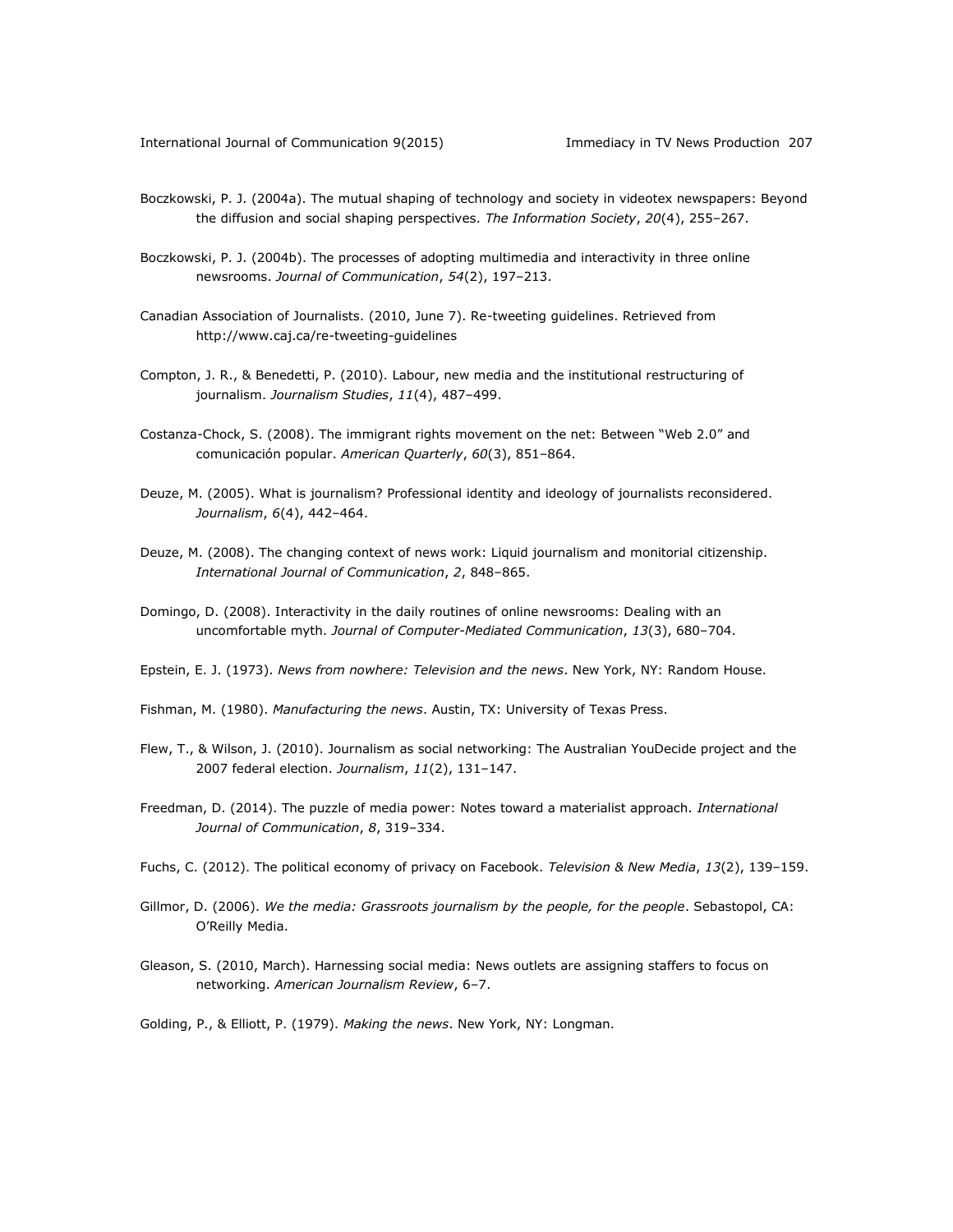- Halliday, J. (2012, February 7). Sky News clamps down on Twitter use. *Guardian Online*. Retrieved from <http://www.guardian.co.uk/media/2012/feb/07/sky-news-twitter-clampdown>
- Harrison, J. (2000). *Terrestrial TV news in Britain: The culture of production*. Manchester, UK: Manchester University Press.
- Hermida, A. (2010). Twittering the news. *Journalism Practice*, *4*(3), 297–308.
- Hermida, A., Lewis, S. C., & Zamith, R. (2014). Sourcing the Arab Spring: A case study of Andy Carvin's sources on Twitter during the Tunisian and Egyptian revolutions. *Journal of Computer-Mediated Communication*, *19*(3), 479–499.
- Karlsson, M. (2011). Flourishing but restrained: The evolution of participatory journalism in Swedish online news, 2005–2009. *Journalism Practice*, *5*(1), 68–84.
- Karlsson, M., & Strömbäck, J. (2010). Freezing the flow of online news. *Journalism Studies*, *11*(1), 2–19.
- Klinenberg, E. (2005). Convergence: News production in a digital age. *Annals of the American Academy of Political and Social Science, 597*(1), 48–64.
- Lasorsa, D. L., Lewis, S. C., & Holton, A. E. (2012). Normalizing Twitter: Journalism practice in an emerging communication space. *Journalism Studies*, *13*(1), 19–36.
- Lewis, S. C. (2012). The tension between professional control and open participation. *Information, Communication & Society*, *15*(6), 836–866.
- Lim, J. (2012). The mythological status of the immediacy of the most important online news. *Journalism Studies, 13*(1), 71–89.
- Micó, J., Masip, P., & Domingo, D. (2013). To wish impossible things: Convergence as a process of diffusion of innovations in an actor-network. *International Communication Gazette*, *75*(1), 118– 137.
- Newman, N. (2011). *Mainstream media and the distribution of news in the age of social discovery.* Oxford, UK: Reuters Institute for the Study of Journalism.
- Newman, N. (2012). *Reuters Institute digital news report 2012: Tracking the future of news*. Oxford, UK: Reuters Institute for the Study of Journalism.
- Oriella PR Network. (2012). *The influence game: How news is sourced and managed today.* Oriella PR Network. Retrieved from [http://www.oriellaprnetwork.com/sites/default/files/research/Oriella%20Digital%20Journalism%2](http://www.oriellaprnetwork.com/sites/default/files/research/Oriella%20Digital%20Journalism%20Study%202012%20Final%20US.pdf) [0Study%202012%20Final%20US.pdf](http://www.oriellaprnetwork.com/sites/default/files/research/Oriella%20Digital%20Journalism%20Study%202012%20Final%20US.pdf)